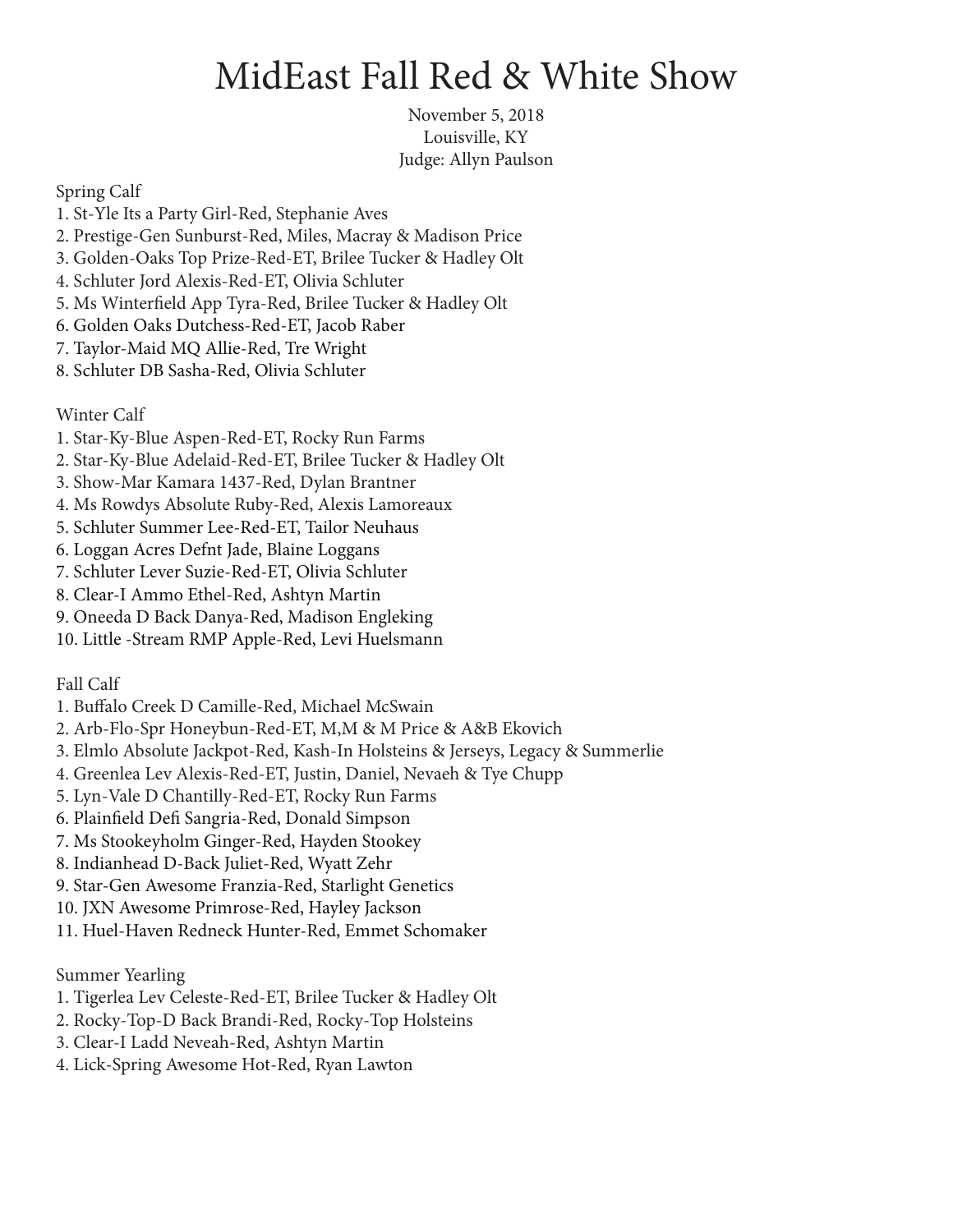Spring Yearling

- 1. Southern Hills Milky-Red-TW, Hannah Griffith
- 2. Nodolfland Malon Benign-Red, Shane Nodolf
- 3. Southern Hills Marla-Red-TW, Anna Rutter
- 4. McWilliams Dannon-Red, Michael McSwain & Heather Schronce
- 5. Buckmeadow Armni Molli-Red, Morgan Berryman

Winter Yearling 1. JOBO DB Maisie-Red-ET, Alisa Louise Mercuro

## Fall Yearling

- 1. Flower-Brook Corena-Red-ET, Clayton Arntz
- 2. Entourage-LC Fire-Red-TW-ET, Brilee Tucker & Hadley Olt
- 3. Ourway AJ Symphony-Red, Jamie Judd

Junior Champion- Flower-Brook Corena-Red-ET, Clayton Arntz Reserve Junior Champion- Star-Ky-Blue Aspen-Red-ET, Rocky Run Farms

- Milking Yearling
- 1. Flower-Brook Coral-Red-ET, Prestige Genetics, R-John & McIsaac
- 2. Ms-AOL Diamondback Raelynn-Red-ET, Thomas Mercuro
- 3. Star-Gen Abso Marley-Red, Starlight Genetics
- 4. Rocher Awesome Sauce-Red, RK Genetics

Junior Two Year Old

- 1. Hilrose DB Allie-Red, Olivia Schluter
- 2. Rob-Sara Awe Lovelee-Red-ET, M,R & M Busker & C&C Busker
- 3. Lick-Spring Awesome Hunter-Red, Ryan Lawton
- 4. Ms Biance Diamond Bling-Red, Brook Clark
- 5. Milksource AT Target-Red-ET, Kadyn Gibson & Taylor Graves

Senior Two Year old

- 1. Ratliff App4 Fiesta-Red-ET, Ron & Christy Ratliff
- 2. Ratliff App4 Whitney-Red-ET, Ron & Christy Ratliff
- 3. Weaverhof Symp Gaze-Red, Topp Family
- 4. Ms Apple Adrena-Red-ET, Braylon Beekman
- 5. Schluter Sissy Lee-Red, Olivia Schluter
- 6. N-Randle Absolut Legacy-Red, Starlight Genetics
- 7. Oakfield Def Selina-Red, Matt Linehan & Timothy Borgwardt

Junior Three Year Old

- 1. Zehrview Armani Hi-Life-Red, Rosalee Zehr
- 2. Express SMD Nay Nay-Red, Express & Stan-Mar-Dale
- 3. Lin Ro Absolute Roxy-Red, J&S Younker & R&E Heffner

Intermediate Champion- Ratliff App4 Fiesta-Red-ET, Ron & Christy Ratliff Reserve Senior Champion- Ratliff App4 Whitney-Red-ET, Ron & Christy Ratliff